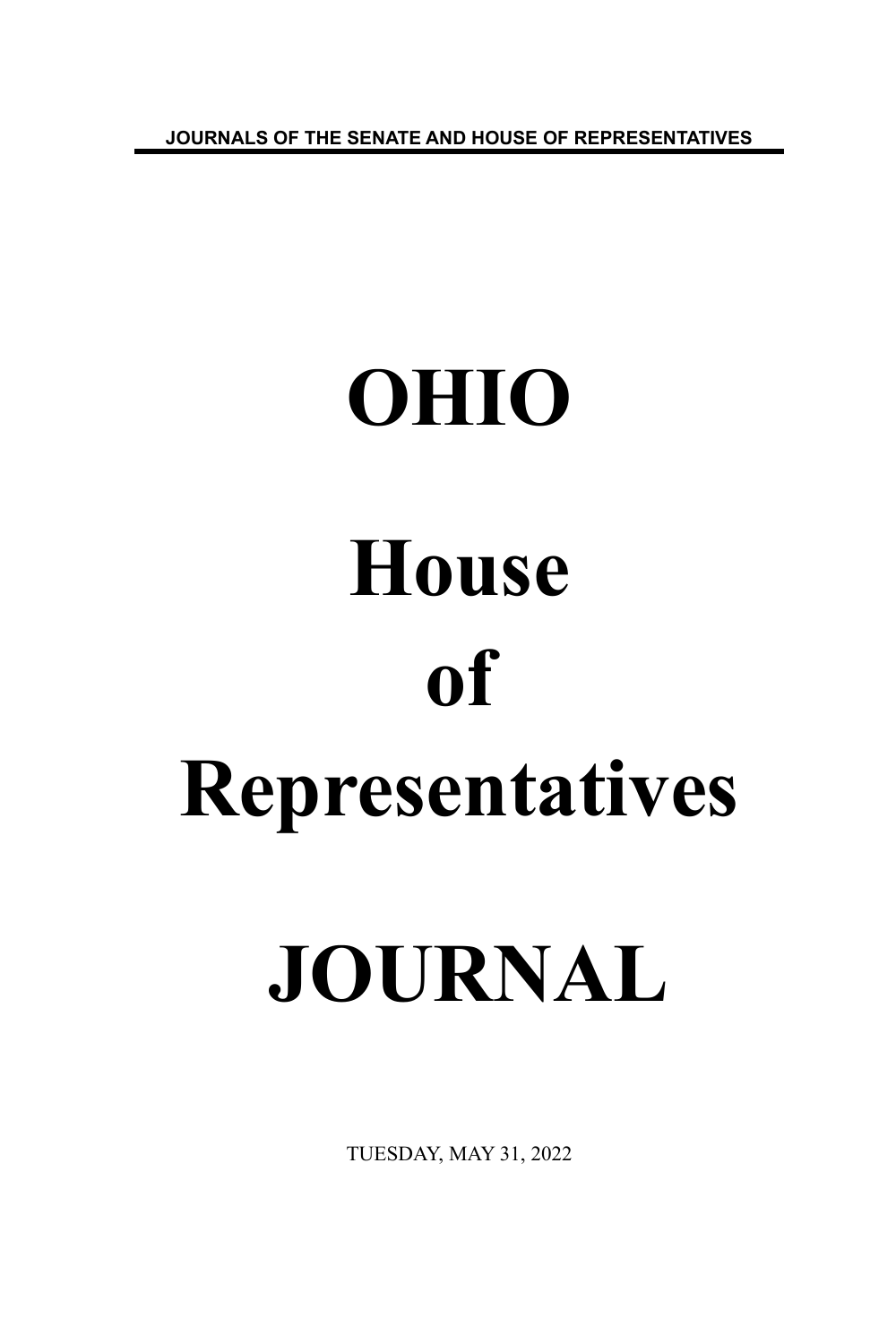# ONE HUNDRED SIXTY-THIRD DAY Hall of the House of Representatives, Columbus, Ohio **Tuesday, May 31, 2022, 9:00 o'clock a.m.**

The House met pursuant to adjournment.

Pursuant to House Rule No. 23, the Clerk called the House to order.

Representative John was selected to preside under the Rule.

The journal of the previous legislative day was read and approved.

# **INTRODUCTION OF BILLS**

The following bills and joint resolution were introduced:

**H. B. No. 690 -** Representatives Lanese, Manning. Cosponsors: Representatives White, Smith, K., Weinstein, Denson, Koehler, Miller, A., Ray, Stewart, Troy.

To amend sections 4901.02 and 4901.021 and to enact section 4901.022 of the Revised Code to require one public utilities commissioner to be nominated by the office of the consumers' counsel.

**H. B. No. 691 -** Representative Bird.

To enact section 5.2529 of the Revised Code to designate April 27 as "Ulysses S. Grant Day."

**H. B. No. 692 -** Representative Wiggam.

To amend section 305.14 of the Revised Code to permit the court of common pleas to authorize the board of county commissioners to employ legal counsel to assist the prosecuting attorney in defending an action brought by a vexatious litigator against a county board, officer, or employee or another person under certain circumstances.

**H. B. No. 693 -** Representative Bird.

Cosponsor: Representative Ginter.

To amend sections 1716.01, 1716.07, 1716.08, 1716.14, and 1716.15 and to enact section 1716.06 of the Revised Code regarding charitable solicitations.

**H. J. R. No. 5 -** Representatives Lepore-Hagan, Miranda.

Cosponsors: Representatives Miller, A., Kelly, Leland, Galonski, Sweeney, Davis, Smith, K., Denson, Lightbody, Brent, Smith, M., Robinson, Weinstein, Blackshear, Liston, Russo, Sobecki, Crossman, Sheehy, Ingram, Jarrells, Skindell, Boggs, Humphrey, O'Brien, Hicks-Hudson, West, Upchurch, Miller, J., Brown, Addison.

Proposing to enact Section 22 of Article I of the Constitution of the State of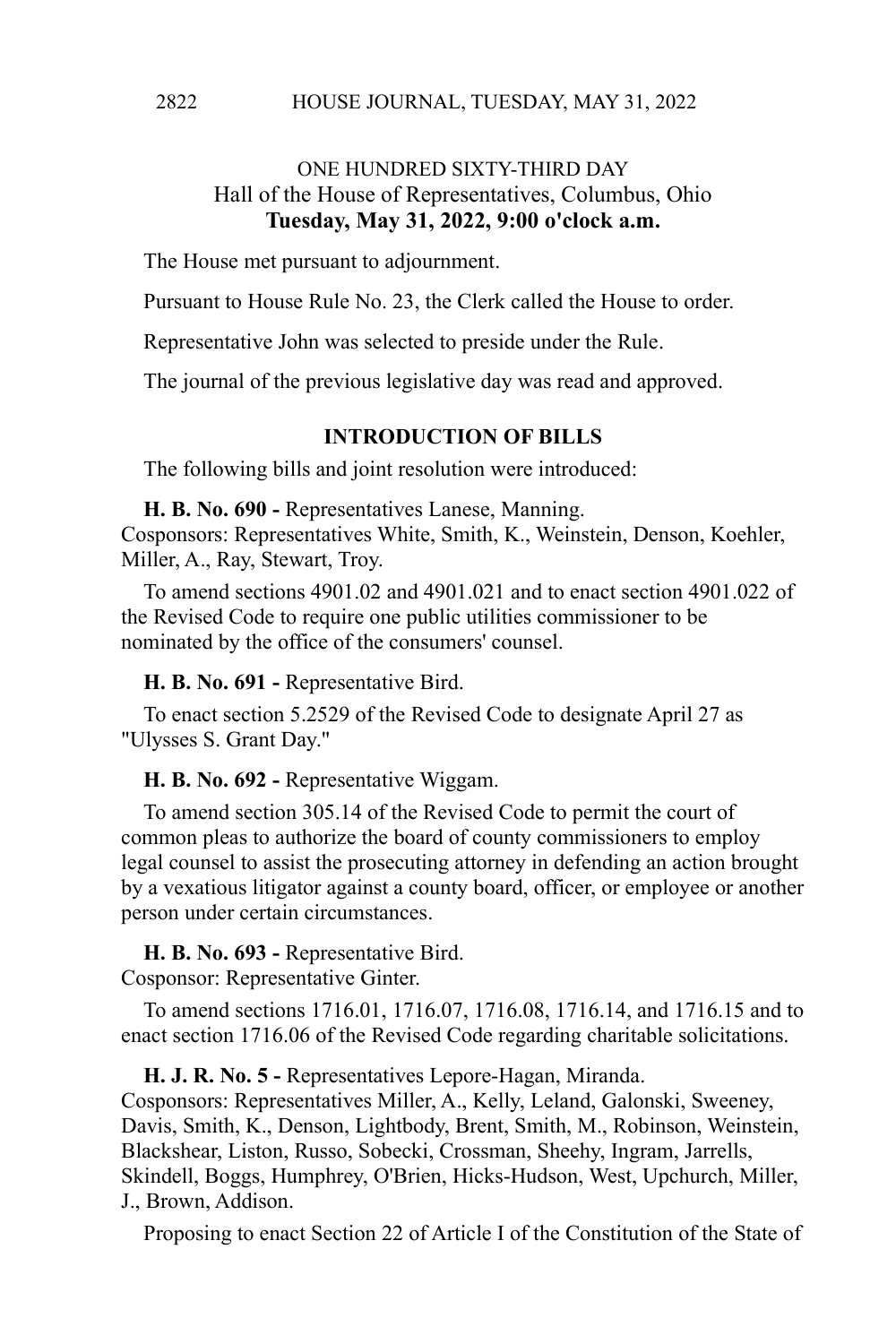Ohio to guarantee every individual a fundamental right to reproductive freedom.

Said bills and joint resolution were considered the first time.

# **MOTIONS AND RESOLUTIONS**

Representative Jones moved that **Sub. H. B. No. 466**-Representative Edwards, be taken from the calendar and re-referred to the committee on Rules and Reference.

The question being, "Shall the motion to re-refer be agreed to?"

The motion was agreed to without objection.

## **BILLS FOR THIRD CONSIDERATION**

**H. B. No. 607-**Representatives LaRe, Swearingen.

To amend section 2937.23 of the Revised Code to add public safety as a factor in setting bail, was taken up for consideration the third time.

The question being, "Shall the bill pass?"

Representative Jones moved that **H. B. No. 607**-Representatives LaRe, Swearingen, be rereferred to the committee on Rules and Reference.

The question being, "Shall the motion to rerefer be agreed to?"

The motion was agreed to without objection.

## **MESSAGE FROM THE SPEAKER**

Pursuant to House Rules 13, 28, and 30, the Speaker hereby makes the following changes to the committee on Rules and Reference:

Remove Representative Abrams; appoint Representative Ghanbari.

## **MESSAGE FROM THE SPEAKER**

Pursuant to House Rules 13, 28, and 30, the Speaker hereby makes the following changes to the committee on Commerce and Labor:

Remove Representative Fraizer; appoint Representative Baldridge.

Representative Jones moved that the House revert to the second order of business, being introduction of bills.

The motion was agreed to.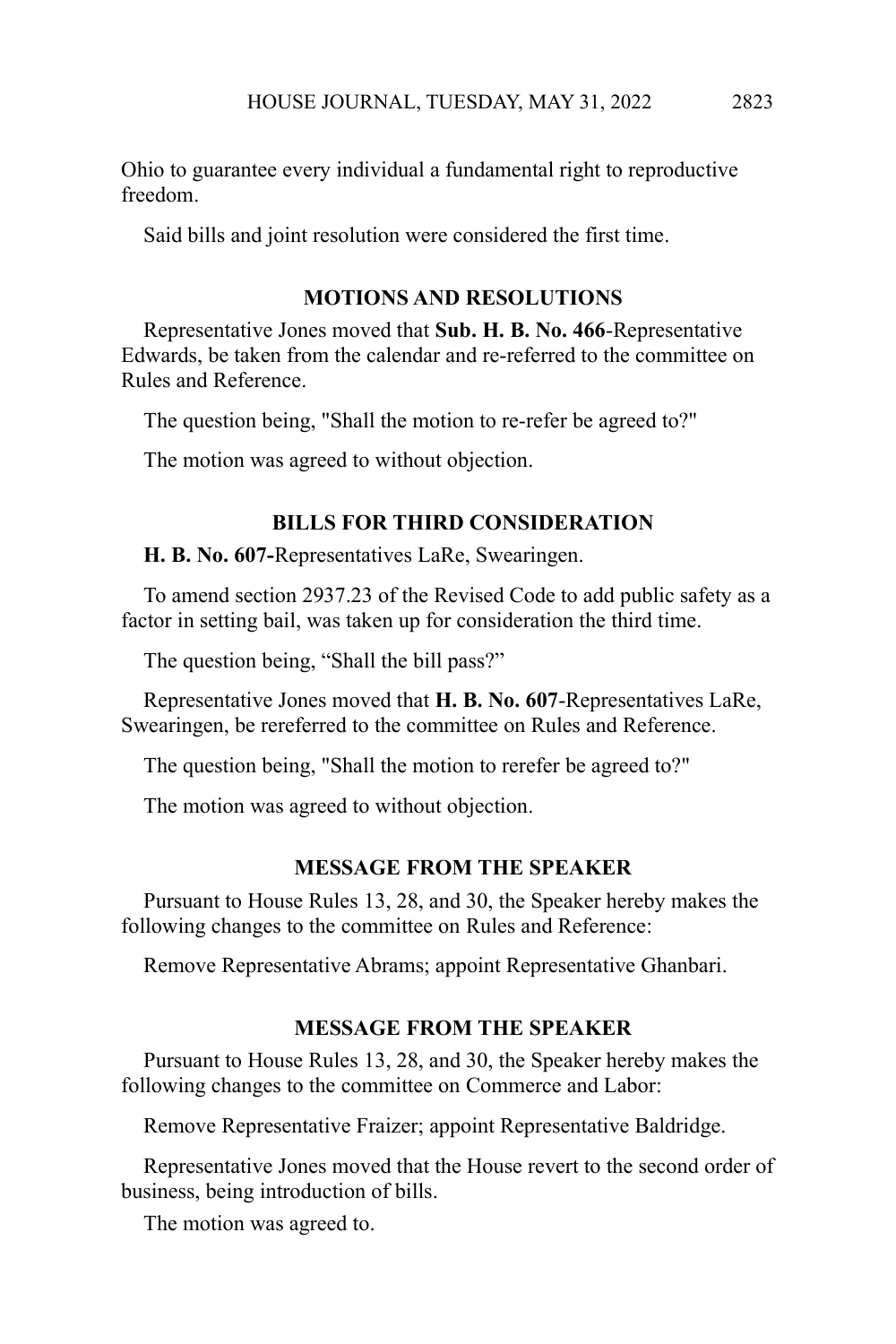On motion of Representative Jones, the House recessed.

The House met pursuant to recess.

## **REPORTS OF STANDING AND SELECT COMMITTEES AND BILLS FOR SECOND CONSIDERATION**

Representative Russo submitted the following report:

The standing committee on Rules and Reference to which was referred **Sub. H. B. No. 466**-Representative Edwards, having had the same under consideration, reports it back and recommends its re-referral to the committee on Finance.

RE: ESTABLISH REQUIREMENTS FOR HEALTH CARE STAFFING **AGENCIES** 

ROBERT R. CUPP TIMOTHY E. GINTER C. ALLISON RUSSO RICHARD D. BROWN HARAZ N. GHANBARI MARILYN S. JOHN DON JONES JESSICA E. MIRANDA SCOTT OELSLAGER PHIL PLUMMER BILL SEITZ THOMAS WEST

The report was agreed to.

The bill was ordered to be engrossed and re-referred to the committee on Finance.

Representative Russo submitted the following report:

The standing committee on Rules and Reference to which was referred **H. B. No. 608**-Representatives White, West, et al., having had the same under consideration, reports it back and recommends its re-referral to the committee on Health.

RE: REQUIRE HEALTH PLAN AND MEDICAID COVERAGE OF BIOMARKER TESTING

ROBERT R. CUPP TIMOTHY E. GINTER C. ALLISON RUSSO RICHARD D. BROWN HARAZ N. GHANBARI MARILYN S. JOHN DON JONES JESSICA E. MIRANDA SCOTT OELSLAGER PHIL PLUMMER BILL SEITZ THOMAS WEST

The report was agreed to.

The bill was ordered to be engrossed and re-referred to the committee on Health.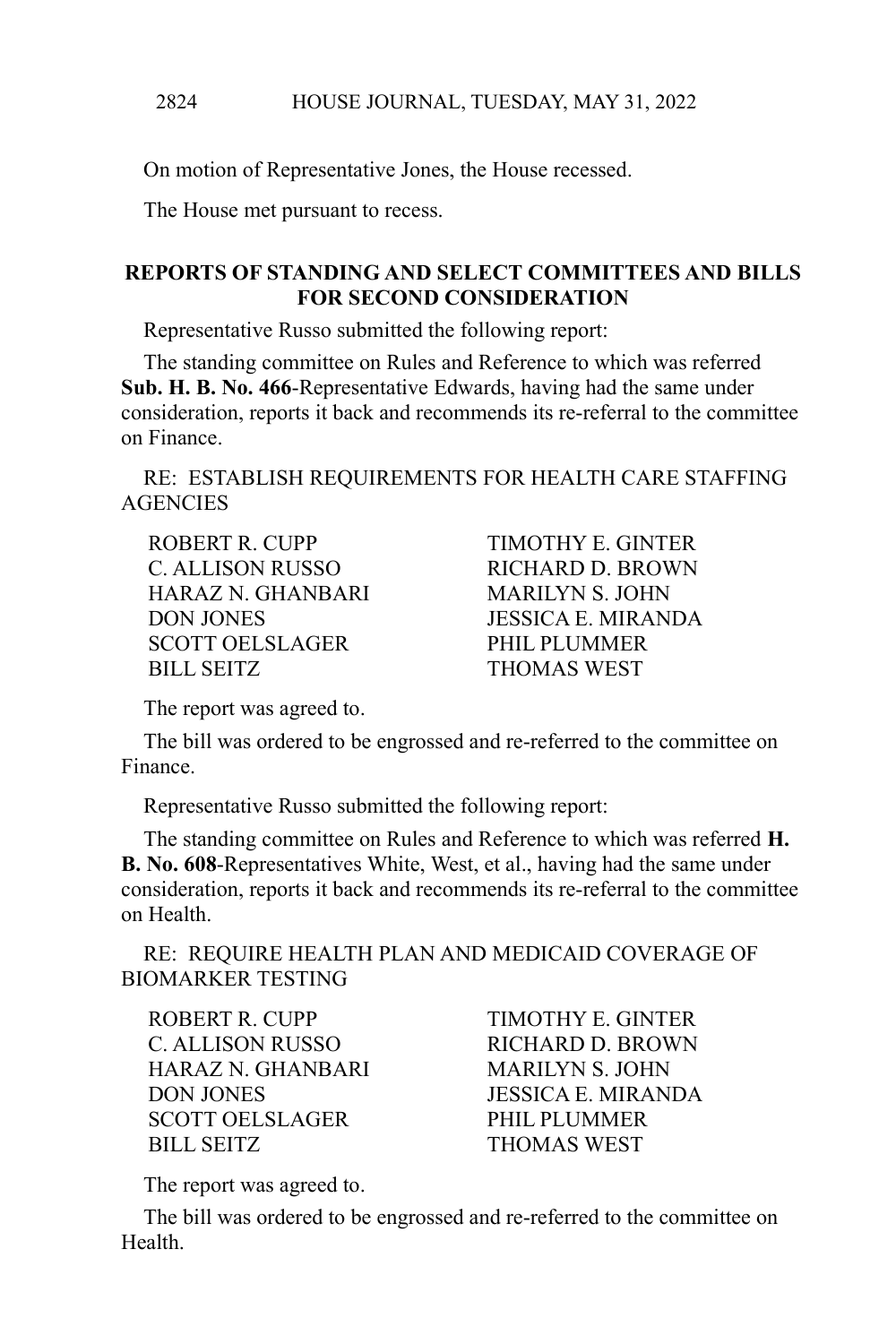Representative Russo submitted the following report:

The standing committee on Rules and Reference to which was referred **Am. Sub. S. B. No. 160**-Senator O'Brien, et al., having had the same under consideration, reports it back with the following amendment and recommends its passage when so amended.

RE: ENACT VETERAN INFORMATION ACT

Representative Ghanbari moved to amend as follows:

In line 2 of the title, delete ", 4501.029,"

In line 8 of the title, delete ", to authorize the"

Delete lines 9-11 of the title

In line 12 of the title, delete "Assembly"

In line 15, delete ", 4501.029,"

Delete lines 388 through 412

The motion was agreed to and the bill so amended.

ROBERT R. CUPP TIMOTHY E. GINTER C. ALLISON RUSSO RICHARD D. BROWN HARAZ N. GHANBARI MARILYN S. JOHN DON JONES JESSICA E. MIRANDA SCOTT OELSLAGER
PHIL PLUMMER BILL SEITZ THOMAS WEST

The report was agreed to.

The bill was ordered to be engrossed and placed on the calendar.

Representative Russo reported for the Rules and Reference committee recommending that the following House Bills, Senate Bills, and Senate Joint Resolution be considered for the second time and referred to the following committees for consideration:

**H. B. No. 685** - Representatives Edwards and Cross TO AUTHORIZE THE CREATION OF AREAS WITHIN WHICH TAX AND OTHER INCENTIVES ARE AVAILABLE TO ENCOURAGE THE DEVELOPMENT OF NATURAL GAS PIPELINES AND OTHER INFRASTRUCTURE AND TO MAKE AN APPROPRIATION. To the committee on Energy and Natural Resources

**H. B. No. 686** - Representatives Lanese and Richardson TO CREATE THE "AMERICAN LEGION" LICENSE PLATE AND TO REDIRECT CONTRIBUTIONS FOR THE EXISTING "OHIO SONS OF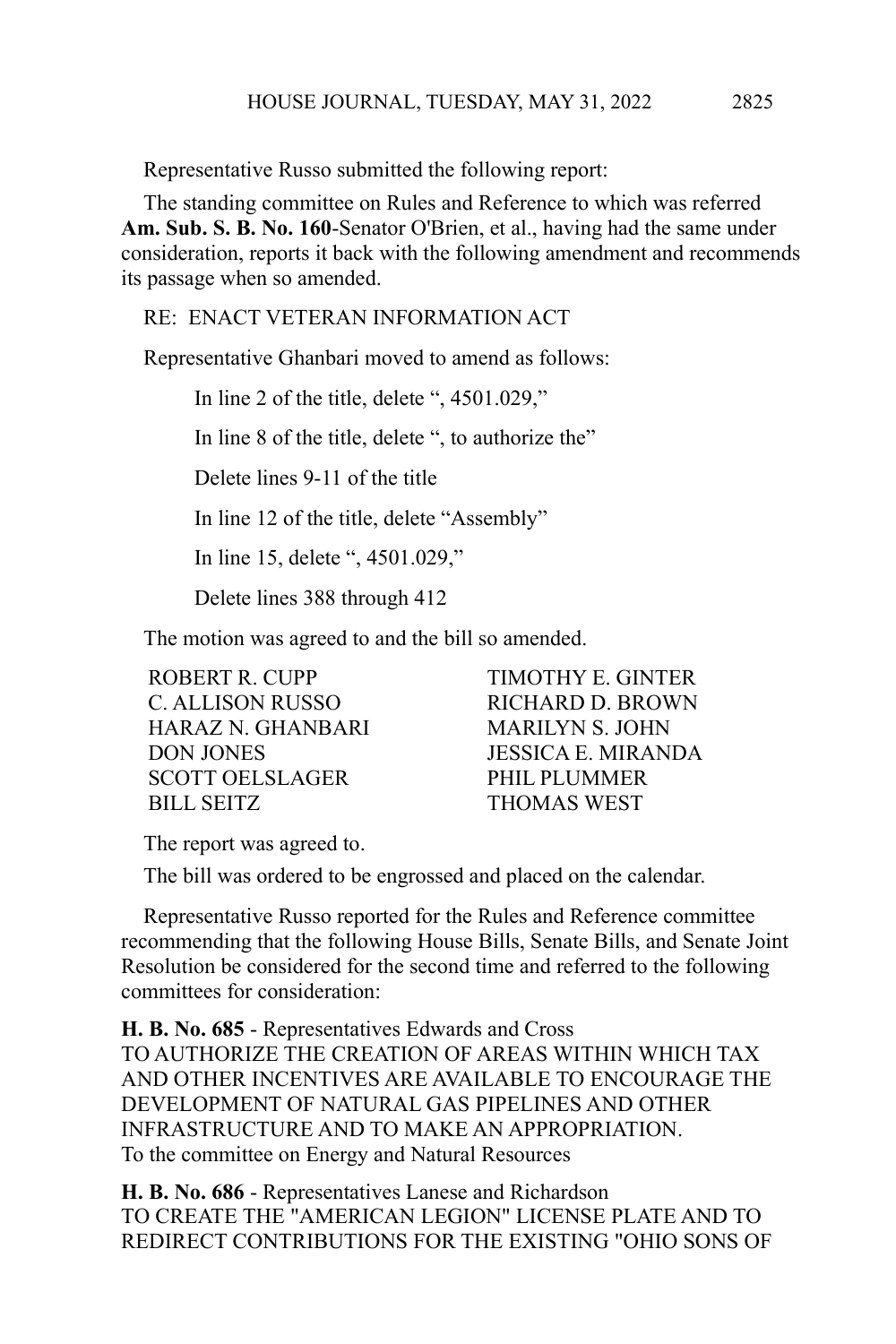THE AMERICAN LEGION" LICENSE PLATE. To the committee on Transportation and Public Safety

**H. B. No. 687** - Representative Oelslager TO DECLARE THE GENERAL ASSEMBLY'S INTENT TO ENACT LEGISLATION MAKING CAPITAL APPROPRIATIONS FOR THE BIENNIUM ENDING JUNE 30, 2024. To the committee on Finance

**H. B. No. 688** - Representative Lipps REGARDING CORONAVIRUS LOCAL FISCAL RECOVERY AND PRESCRIPTION DIGITAL THERAPEUTICS, AND TO MAKE APPROPRIATIONS. To the committee on Health

**H. B. No. 689** - Representative Seitz TO IMPOSE A CIVIL PENALTY, RATHER THAN A CRIMINAL PENALTY, ON A PERSON WHO FAILS TO REGISTER WITH THE CHILDHOOD SEXUAL ABUSE CIVIL REGISTRY, TO ELIMINATE THE RESIDENCE RESTRICTION ON SUCH PERSON, AND TO EXTEND THE LIMITATION PERIOD FOR PROSECUTING A VIOLATION OF THE LAW REQUIRING CERTAIN PERSONS TO REPORT CHILD ABUSE OR NEGLECT UNDER CERTAIN CIRCUMSTANCES. To the committee on Criminal Justice

**Sub. S. B. No. 202** - Senators Hackett and Antonio TO PROHIBIT A PERSON'S DISABILITY FROM BEING THE BASIS TO DENY OR LIMIT CUSTODY, PARENTING TIME, VISITATION, ADOPTION, OR SERVICE AS A GUARDIAN OR FOSTER CAREGIVER, REGARDING A MINOR. To the committee on Civil Justice

**Am. S. B. No. 299** - Senator Schaffer TO EXPAND THE CATEGORY OF TOWNSHIP EMPLOYEES WHO ARE CONSIDERED PART-TIME FOR PURPOSES OF HEALTH COVERAGE AND TO DECLARE AN EMERGENCY. To the committee on State and Local Government

**Am. S. J. R. No. 5** - Senator Gavarone PROPOSING TO AMEND SECTION 9 OF ARTICLE I OF THE CONSTITUTION OF THE STATE OF OHIO TO ELIMINATE THE REQUIREMENT THAT THE AMOUNT AND CONDITIONS OF BAIL BE ESTABLISHED PURSUANT TO SECTION 5(B) OF ARTICLE IV OF THE CONSTITUTION OF THE STATE OF OHIO, AND INSTEAD ALLOW THE COURTS TO USE FACTORS SUCH AS PUBLIC SAFETY, INCLUDING THE SERIOUSNESS OF THE OFFENSE, AND A PERSON'S CRIMINAL RECORD, THE LIKELIHOOD A PERSON WILL RETURN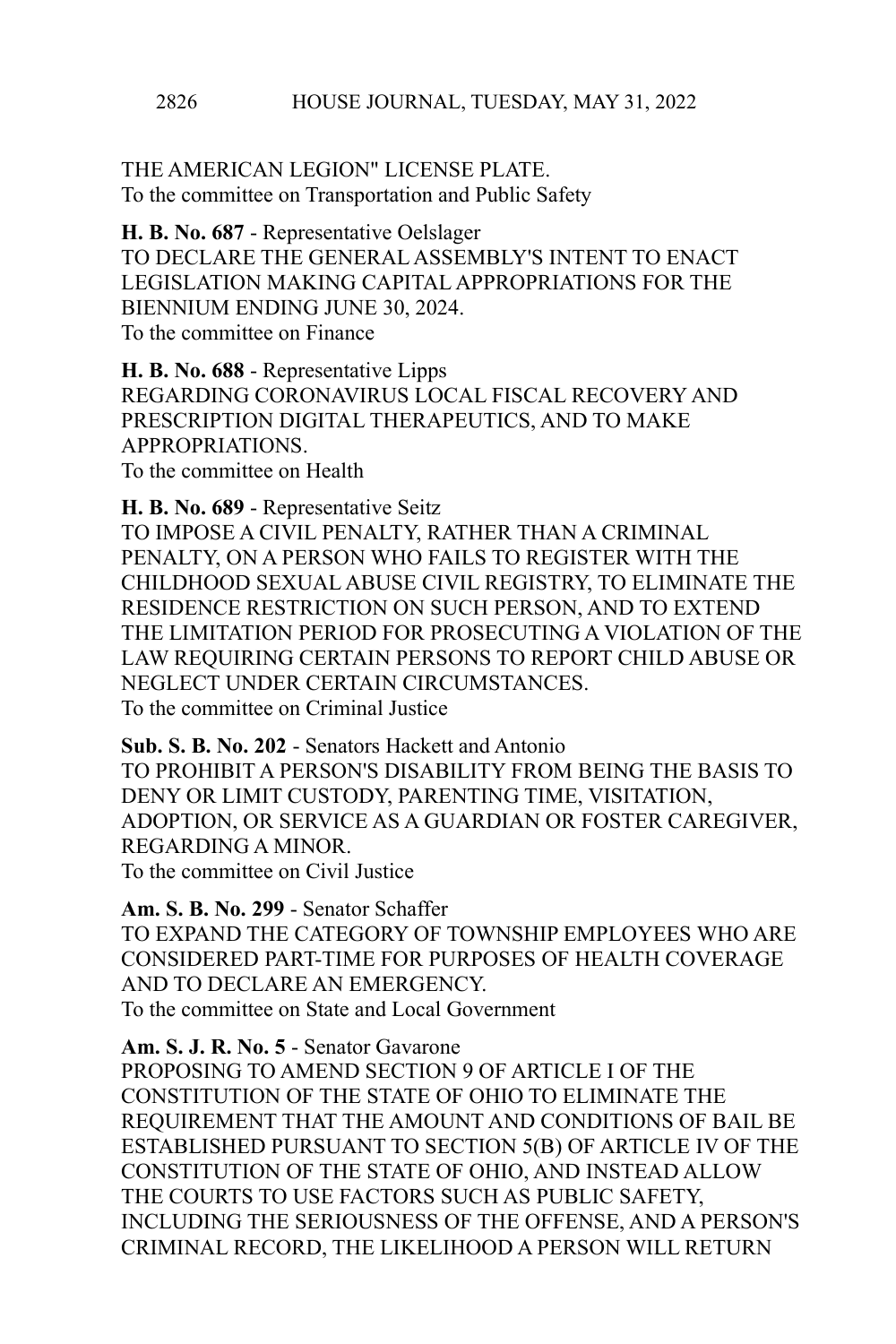TO COURT, AND ANY OTHER FACTOR THE GENERAL ASSEMBLY MAY PRESCRIBE. To the committee on Rules and Reference

| <b>TIMOTHY E. GINTER</b> |
|--------------------------|
| RICHARD D. BROWN         |
| <b>MARILYN S. JOHN</b>   |
| JESSICA E. MIRANDA       |
| PHIL PLUMMER             |
| <b>THOMAS WEST</b>       |
|                          |

Representative Jones moved that the House and Constitutional Rules requiring bills to be considered by each house on three different days be suspended as to the second consideration of all House Bills, Senate Bills, and Senate Joint Resolution contained in the report of the committee on Rules and Reference.

The motion was agreed to without objection.

The report was agreed to.

Said House Bills, Senate Bills, and Senate Joint Resolution were considered the second time and referred as recommended.

#### **MOTIONS AND RESOLUTIONS**

 Representative Russo reported for the Rules and Reference committee recommending that the following House Concurrent Resolution be introduced and referred to the following committee for consideration:

**H. C. R. No. 49** - Representative Jordan

TO URGE PRESIDENT JOSEPH BIDEN AND THE UNITED STATES CONGRESS TO END THEIR WAR ON AMERICAN ENERGY INDEPENDENCE AND IMMEDIATELY TAKE MEASURES TO RESTORE THAT INDEPENDENCE. To the committee on Energy and Natural Resources

> /s/ ROBERT R. CUPP Robert R. Cupp, Chair

Representative Jones moved that the Rules and Reference committee report on resolutions be agreed to and that the House Concurrent Resolution contained therein be introduced and referred as recommended.

The motion was agreed to.

Said House Concurrent Resolution was introduced and referred as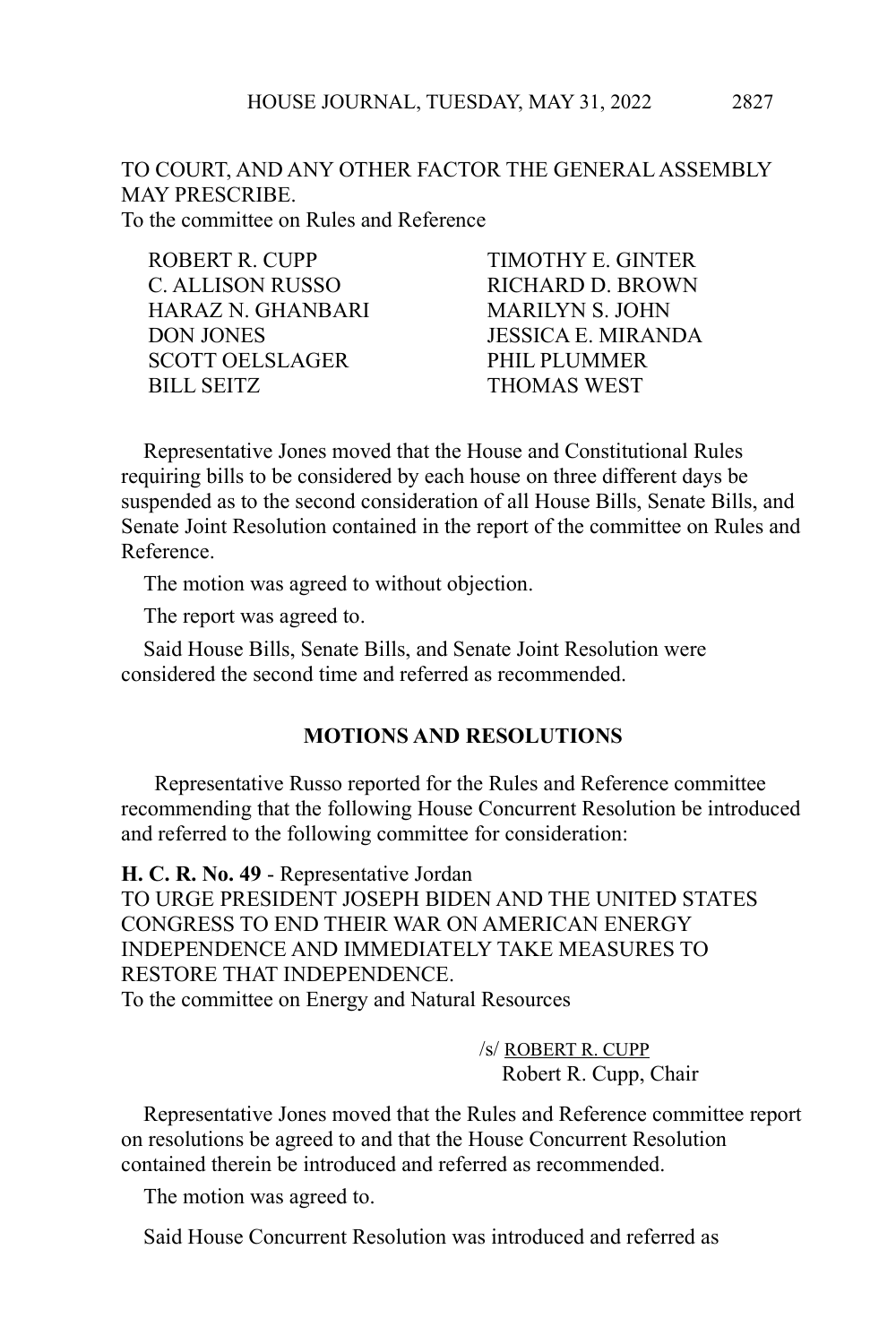### recommended.

Representative Russo reported for the Rules and Reference committee recommending that the following resolutions be read by title only and approved:

## **H. R. No. 291** - **Representative Young, T.**

Honoring the Miamisburg Winds as the 2022 WGI Winds Scholastic Open World Champion.

## **H. R. No. 292** - **Representative Hillyer**

Honoring Xavier Pittman as a 2022 Business Professionals of America National Champion.

## **H. R. No. 293** - **Representative Vitale**

Honoring the Urbana Country Club on its Centennial Anniversary.

# **H. R. No. 294** - **Representatives Hoops and Merrin**

Honoring Girl Named Tom as the Season 21 winner of The Voice.

/s/ROBERT R. CUPP Robert R. Cupp, Chair

Representative Jones moved that the Rules and Reference committee report on resolutions be agreed to and that the resolutions contained therein be approved.

The motion was agreed to.

Message from the Senate

Mr. Speaker:

I am directed to inform the House of Representatives that the Senate has concurred in the passage of the following bill:

## **Sub. H. B. No. 583** - Representatives Bird, Jones

Cosponsors: Representatives Hillyer, Davis, John, LaRe, Abrams, Click, Seitz, Johnson, Creech, Stewart, Pavliga, White, Cross, Edwards, Ghanbari, Gross, Hall, Holmes, Ingram, Lampton, Loychik, Manning, Ray, Riedel, Roemer Senators Brenner, Cirino, Johnson, Reineke, Schaffer, Schuring, Wilson

To amend sections 3301.0714, 3307.01, 3309.01, 3310.032, 3310.70, 3313.976, 3314.016, 3314.021, 3314.074, 3317.011, 3317.014, 3317.016, 3317.017, 3317.019, 3317.0110, 3317.02, 3317.024, 3317.0212, 3317.0215, 3317.051, 3317.064, 3317.25, 3319.077, 3319.078, 3323.25, 3323.251, 3326.39, 4723.07, and 5747.057 and to enact sections 5.2318, 3301.136, 3301.28, 3319.263, and 4723.072 of the Revised Code and to amend Sections 265.150, 265.210, 265.225, and 265.335 of H.B. 110 of the 134th General